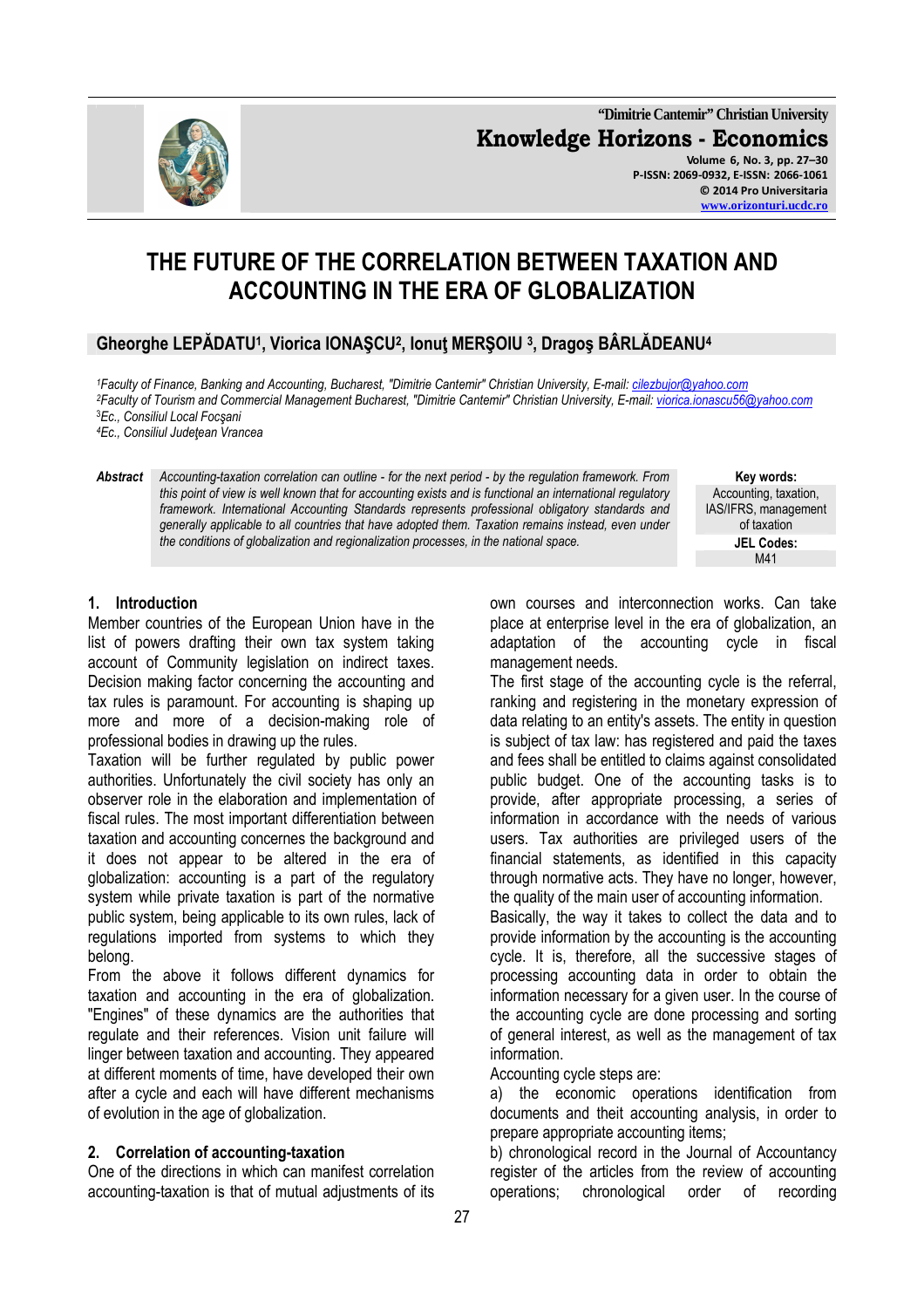transactions is equally important in taxation as in accounting;

c) systematization of synthetic and analytical accounts (if any) in the ledger, of the initial situation and the changes sustained, according to the accounting records of journal articles, as well as the processing of such data; tax accounts, with original balances, changes, and the final balance is part of the accounting firm;

(d) the accuracy of the verification processing by issuing periodic checking balance based on the data of the big book and the balance of the previous verification; checking the processing required by the taxation is effected also with instruments of manage– ment and accounting;

e) patrimony inventorying and Inventory-Register preparation at the end of the year; for some taxes and fees the list of inventory is the base for taxable mass;

f) registration in accounting the settlement operations in order to put together the script (from accounts) with the factual situation, ascertained through the inventory and recorded in the inventory;

g) to browse other prior works to the preparation of the financial statements, namely: determining the outcome accountant, tax, the result of corporation tax and the registration of the latter as well as the allocation of net profit or loss carryover, as appropriate, the accounts of assets and liabilities, the balance of the final verification preparation; this stage is a jumble between accounting and processing of the tax;

h) data systematization of the final check in the form of information in the annual accounts;

i) harnessing information form annual financial statements.

The system of automatic data processing is increa– singly a key element for the processing of information from both the accounting and fiscal management. Such a common tool increases the interference of the two disciplines.

An important aspect of the correlation between the taxation and accounting in the era of globalization is the economic reference of each of the disciplines. The information in the accounting firms helps many macroeconomic analysis but the micro-economy is the area where accounting has the most connections. Without understanding the value creation processes and management within the enterprise, the accounts cannot meet any of its goals.

Taxation should start from the ability of the entities to contribute to the public budget. With all the pressures of the business environment in fiscal strategy in most cases starts from macroeconomic correlations. To the extent that there is a possibility of a permissive tax targeting, liberal governments are willing to adopt measures that take into account the interests of the

companies. Such a practice will not likely be the majority. The main reference of taxation will still remain the macroeconomy. From this, in different economic zones, the dynamics of taxation and accounting will likely have different speeds.

#### **3. Models of analytical accounts organization according to the tax requirements**

Tax rules impose some rules on the organisation of the analytical accounts.

Rule number one is *separate registration tax costs for each tax and fee*. In accordance with this rule enterprises will have a synthetic or analytic account for each tax or fee basis. Even if more taxes are paid to the same public authority, or even the same treasury account firms are required to record the obligation in question separately.

Rule two is *the obligation to manage the taxation of each fiscal period of payment for tax liabilities.* Payment deadlines will be distinct for each tax and fee in part. May also include management systems which cumulates all taxes at a certain time to pay but with highlighting of each tax in part. Aggregation on time limits is especially useful for each Treasury management firms. The profit tax payment deadlines with negative value (tax on profits paid in addition) are irrelevant for tax purposes: either to be deducted in a specific order of payment amounts.

Rule three requires that *in the case of taxes and levies with withholding to be managed separately the contributions for each subject of taxation*. As a rule it's about taxes and taxes withheld from the gross salary. In such cases, the tax administration is at the level of the employee. So, fiscal management connection with the procedures for calculation of costs is made at the job level (j-costing).

The fourth rule requires that *elements for the calculation of taxes and levies to be easily identified*. These items can be identified by the analytical accounts, transactions, special reports, or other filters specific to the information system. No fiscal rule cannot enforce the procedure by which they can be identified the elements for the calculation of taxes and fees. Depending on the complexity of the information system and power system will find appropriate solutions on a case by case basis.

Rule five requires *separate management of the elements to be taken into the calculation of deductions from taxes and fees*. The deductions represent deroga– tions from the common framework and must be substantiated. Tax law imposes restrictions pursuant to common deductions that must be met by taxpayers. If a firm does not fall within the letter and spirit of the law concerning tax deductions will not be able to use them in the calculation of taxes or fees owed.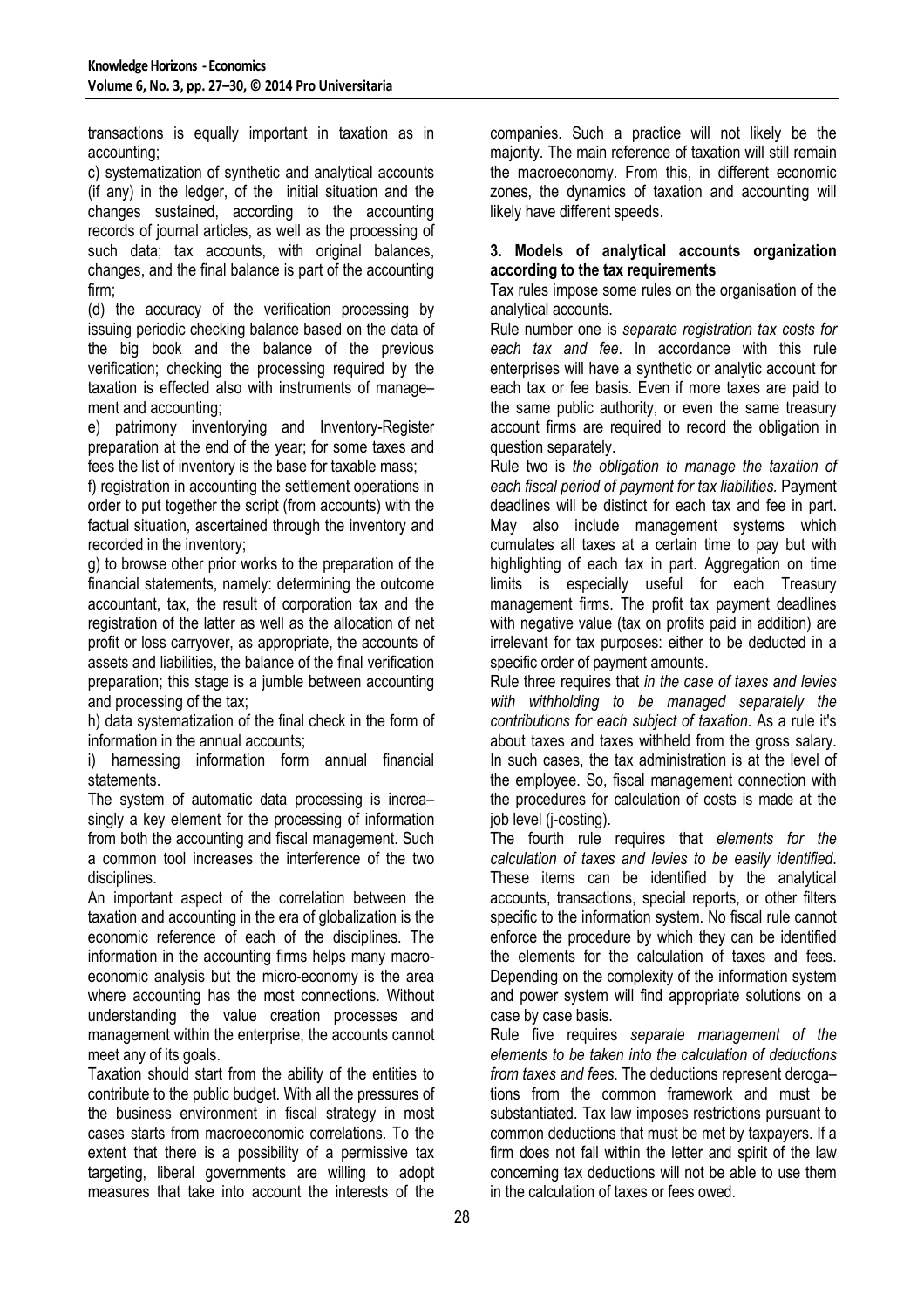Rule number six introduces *the obligation of the management of special exception cases of the General rules*. Cases of transactions that fall within the derogating rules shall be identifiable and reportable at any time. For example, if an operation is not included within the scope of VAT must be readily identifiable. Also exempt operations with or without the right to deduction of VAT must be separated from the common net. With regard to VAT must be managed as distinct transactions that are attached to the purchases or sales at different rates.

# **4. Tax consolidation at group level**

One of the specific accounting operations of groups of companies is strengthening. In the field of taxation have not yet appeared distinct rules in this direction. It is the practice to introduce rules and usage for fiscal consolidation.

Through the broad *fiscal consolidation* can understand the process of combining fiscal bodies towards the position of the entities that are part of the same group regardless of the criteria used, framing analysis of reciprocal transactions generating obligations or claims against the same tax bodies relating to the same obligations, adjusting the policies concerning reciprocal transactions depending on your relationship with tax bodies.

From the definition given results the stages to be completed in order to achieve fiscal consolidation in the broad sense. The first stage consists in combining the positions of each group entities in tax bodies and relative to each of the obligations or tax claims in force. As a result of the consolidation of operations stage one results a situation of entity relations of the group with tax bodies as if they were a single entity. This phase is only possible after careful verification of reciprocal disbursements that have been used the same principles of accounting and tax legally valid and applicable to the transaction.

The second stage consists in analyzing transactions between group entities for tax purposes. The transactions give rise to the position of each entity in proportion to the tax authorities. An entity's position is determined by both sales and services which it carried out and purchases or services you receive. In the case of entities that manage the portfolio of holdings fiscal position is complex, since it is a weighted sum of transactions of the entire group.

The third stage contains a set of simulation to optimize transactions or at least to improve the fiscal position of the group. This stage can be satisfied only if it has not expired for submitting tax reporting covered by optimizing.

The fourth stage has as its objective the establishment of a new group and fiscal positions of each component

entity of the advantages, disadvantages and risks associated with this new positions.

Stage five seeks contract elaboration of the commercial enabling optimized variant operations both for the current year and for the future.

The sixth stage concerned identification of minority interests that are affected by fiscal consolidation. In case of any such interests have found ways to compensate them by the entity that owns or controls a majority and which benefit most from fiscal consolidation.

Fiscal consolidation is carried out in strict compliance with restrictions and very severe conditions. First of all it is good to note that in principle the tax bodies do not support operations for fiscal consolidation. For this reason the calculations and simulations related to fiscal consolidation are strictly confidential.

A second restriction concerns the "time factor". All operations relating to fiscal consolidation must fall within the period for the submission of tax reports for the reference period.

The third limitation relates to the consistency of the transactions relating to fiscal consolidation. It is mandatory to be managed properly in order to meet the principle forms of registration in chronological order. This principle represents a significant restriction in applying procedures for fiscal consolidation. Virtually no transactions may be recorded in the month following the month of reference until the mid term and subsequently be registered for the end of the reference period in accordance with the results of consolidation algorithm.

Another important requirement is the use of a powerful and reliable information system. Without the ability to accomplish complex processing in very short time cannot meet the requirement of their classification in terms of tax reporting.

 The fifth restriction concerns the compatibility of tax systems applicable to entities in the group if they are subject to different tax jurisdictions. The fiscal impact for companies that belong to different tax jurisdictions cannot be summed up or centralized without preliminary operations committed. Such operations are necessary in the case of different tax systems for the same judicial system except that it is much easier. A reality of the world today is functioning great corporations with subsidiaries across the globe. Tax law has largely remained in the national framework, with strong local impact. As elements that help globalisation fiscal rules can enumerate the conven– tions to avoid double taxation, regionalization and integration processes. Still remains a major proportion of national operations particularly difficult fiscal consoli– dation made for entities in different states.